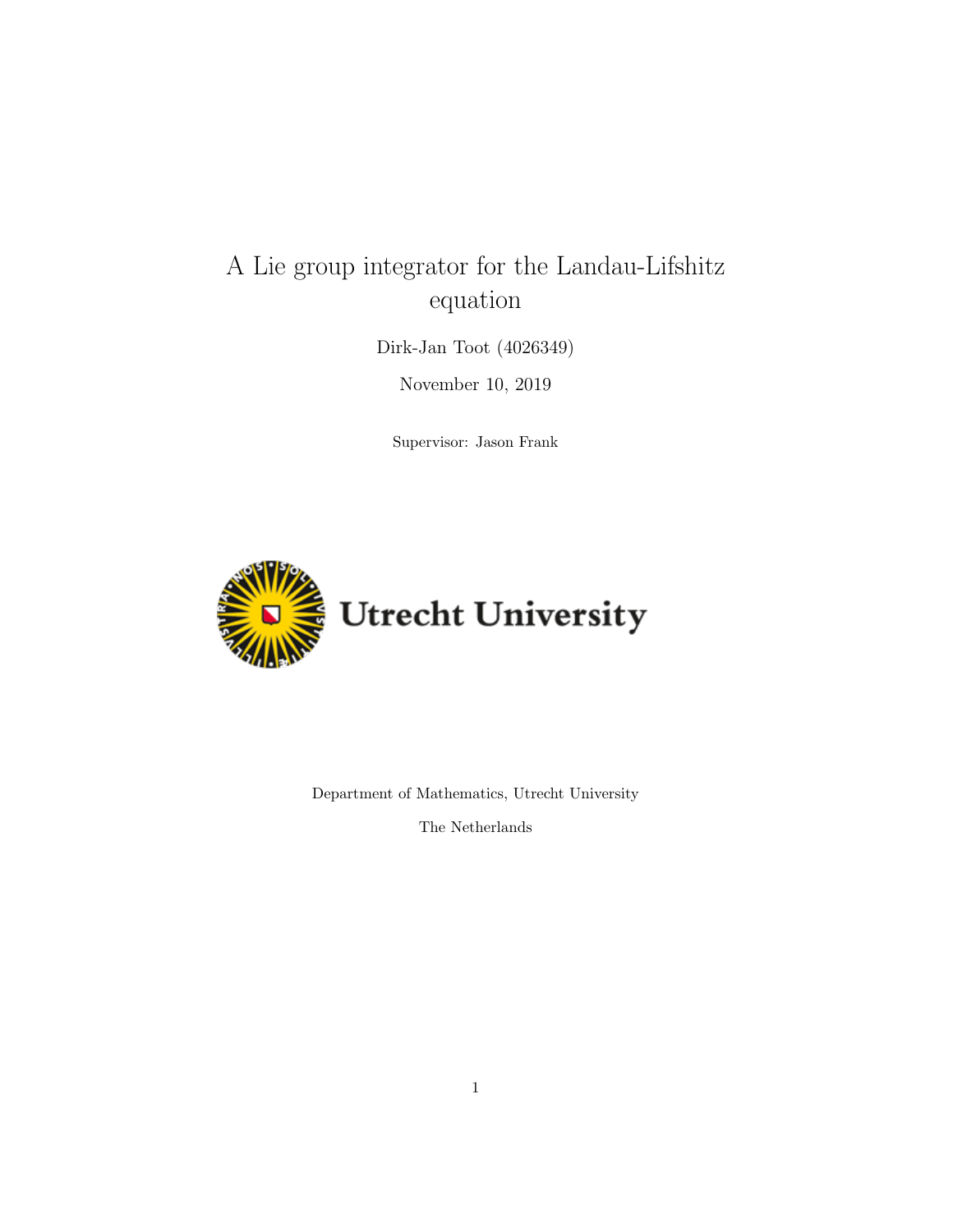## Contents

|   | 1 Introduction                                                                    | 3              |
|---|-----------------------------------------------------------------------------------|----------------|
|   | 2 The traditional Landau-Lifshitz equation                                        | 4              |
|   | 2.1                                                                               | $\overline{4}$ |
|   | The spatially discrete Landau-Lifshitz equation<br>2.2                            | $\overline{4}$ |
|   | 3 The Landau-Lifshitz equation in $SO3$                                           | 6              |
|   | Matrix calculus, Lie algebras and Lie groups<br>3.1                               | - 6            |
|   | Obtaining the Landau-Lifshitz equation $\ldots \ldots \ldots \ldots$ 8<br>$3.2\,$ |                |
|   | 4 A sympletic discretization                                                      | 10             |
|   | 5 Numerical illustration                                                          | 12             |
| 6 | Conclusion                                                                        | 15             |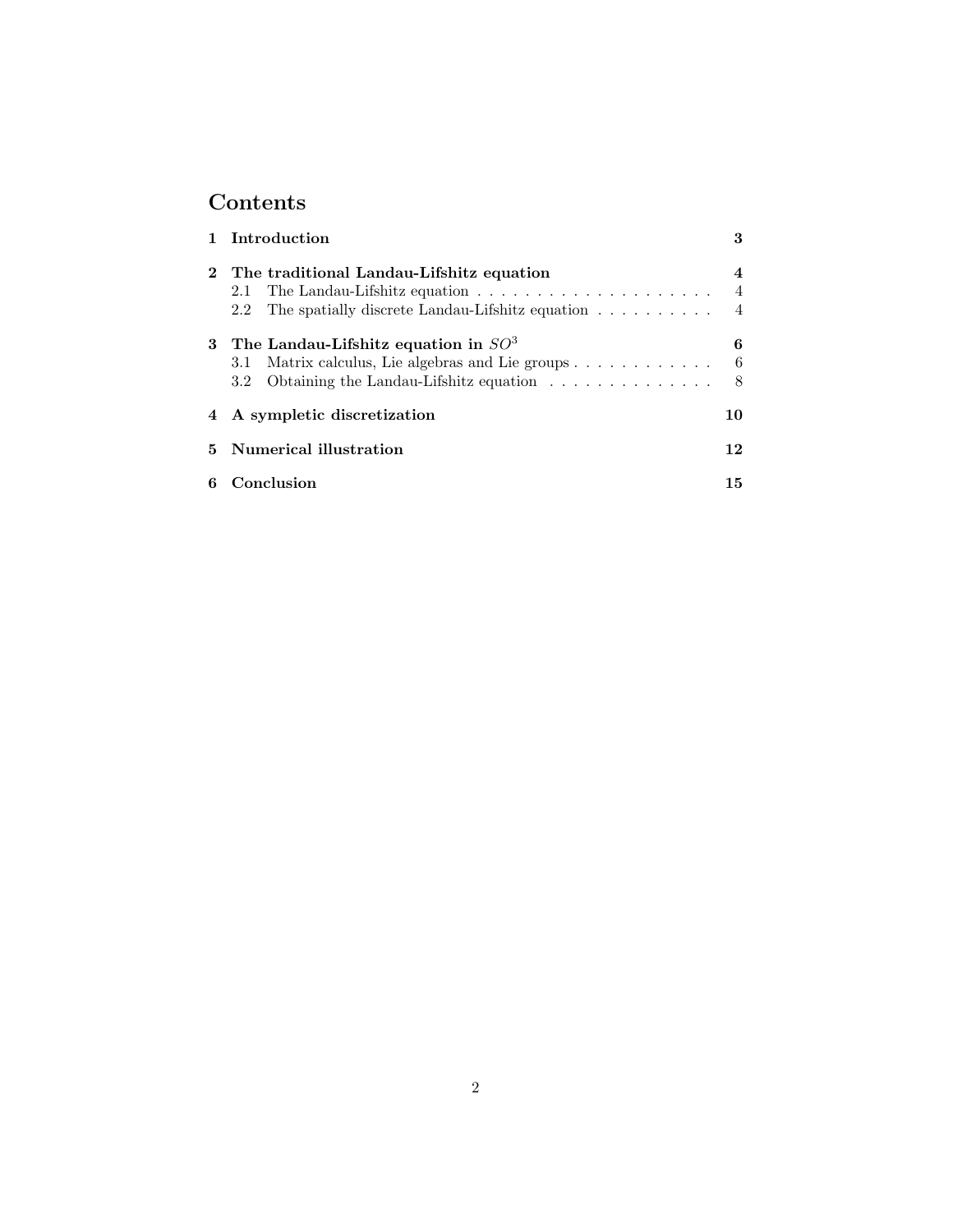## 1 Introduction

The Landau-Lifshitz equation describes the magnetization of a ferromagnetic material. The magnetization is described by a time dependent vector function on  $\mathcal{D} \times \mathbb{R}$ , where  $\mathcal{D} = \mathbb{R}^d$  for  $d = 1, 2$  or 3, depending on the number of spatial dimensions used for the problem at hand.

The Landau-Lifshitz equation is a Hamiltonian partial differential equation with a Lie-Poisson structure [8]. Our goal is to numerically solve the Landau-Lifshitz equation given some initial conditions. When choosing such a numerical method it is desireable that conserved quantities, like the total amount of energy of the system, remain conserved as much a possible.

When it comes to choosing a time discretization, there is a strong preference for symplectic methods [12]. For Poisson systems such methods, however, are based on splitting, and they in turn rely on finding an integrable splitting [8]. To avoid the need for finding such an integrable splitting, we will introduce an alternate formulation of the Landau-Lifshitz equation on the Lie group  $SO^3$ , the set of  $3 \times 3$  orthogonal matrices. This structure gives rise to a canonical Hamiltonian structure.

In section 2, we will start with the formulation of a Lie-group description of the Landau-Lifshitz equation. We will start this section by introducing the Landau-Lifshitz equation in its traditional form and discuss some of the mathematical properties of that description.

In section 3, we will reformulate the Landau-Lifshitz equation in terms of a description in  $SO^3$ , and derive some of its properties within this context. However, before doing that we will first introduce some fundamental concepts.

In section 4, we will show how a numerical method may be implemented based on this Lie group description of the equation. We will describe and derive a method to discretize both space and time, and discuss how we can solve the equations at each time step.

In our fifth and final section we will apply the numerical method developed in section 4 on a so called 'soliton wave' and provide graphs that we have generated based on the constructed method.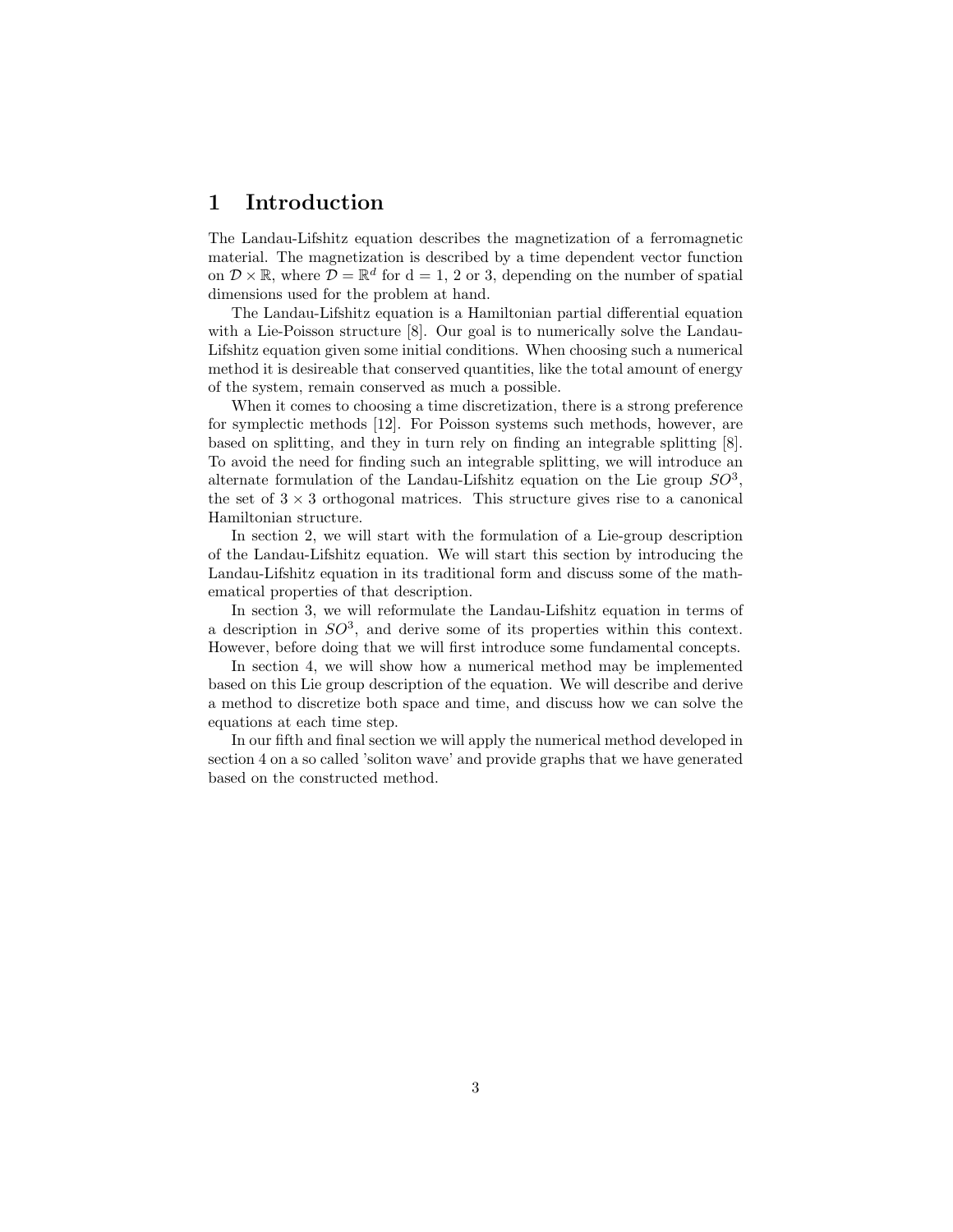## 2 The traditional Landau-Lifshitz equation

#### 2.1 The Landau-Lifshitz equation

In this section we focus on the Landau-Lifshitz equation. Because we work in a one-dimensional domain we will define a function  $m : \mathbb{R} \times \mathbb{R} \to \mathbb{R}^3$ , where  $m(x, t)$  gives the magnetization at position x and time t.

As said in the introduction, we will represent the magnetization of a ferromagnetic material by a time-dependent vector function  $m : \mathbb{R}^d \times \mathbb{R} \to \mathbb{R}^3$ , with d representing the number of physical dimensions under consideration. This magnetization must obey the Landau-Lifshitz equation [9], that is given by:

$$
\frac{\partial m(x,t)}{\partial t} = m(x,t) \times \Delta m(x,t) + m(x,t) \times D m(x,t),
$$

where  $\Delta$  is the Laplace operator over the spatial dimensions and  $D = \text{diag}(D_1, D_2, D_3)$ is a diagonal matrix. Note that when  $D = I$ , the second term on the right vanishes. Thus, without loss of generality, we assume  $D_j > 0$ . This equation is an example of a Hamiltonian partial differential equation with Poisson structure. The total energy of such a system is given in terms of its Hamiltonian; the Hamiltionian of this system is given by ( [4], Eqn. (1.34), p. 287):

$$
\mathcal{H}(m) = \frac{1}{2} \int_{\mathcal{D}} |\nabla m(x, t)|^2 - m(x, t) \cdot Dm(x, t),
$$

and the Poisson structure is implied by:

$$
\frac{\partial m(x,t)}{\partial t} = -m(x,t) \times \frac{\delta \mathcal{H}}{\delta m},
$$

where  $\frac{\delta}{\delta m}$  refers to the variational derivative with respect to m. Note that the skew-symmetry of the cross product implies the conservation of energy:

$$
\frac{d}{dt}\mathcal{H}=0,
$$

as one would expect. Another conserved quantity is the total magnetization, as it can be checked that:

$$
\frac{d}{dt}\frac{1}{2}\int_D |m(x,t)|^2 dt = 0.
$$

In fact, the strength of magnetization  $|m(x, t)|$  is conserved locally for all x. Because we are mostly interested in the orientation of the magnetization, we will assume the strength of the magnetization to be constant. Throughout this thesis we will assume that  $|m(x, t)| = 1$ .

#### 2.2 The spatially discrete Landau-Lifshitz equation

We begin by discretizing space. For our purposes we will work in one dimension and will assume a periodic domain of length L with N points, with  $\Delta x = L/N$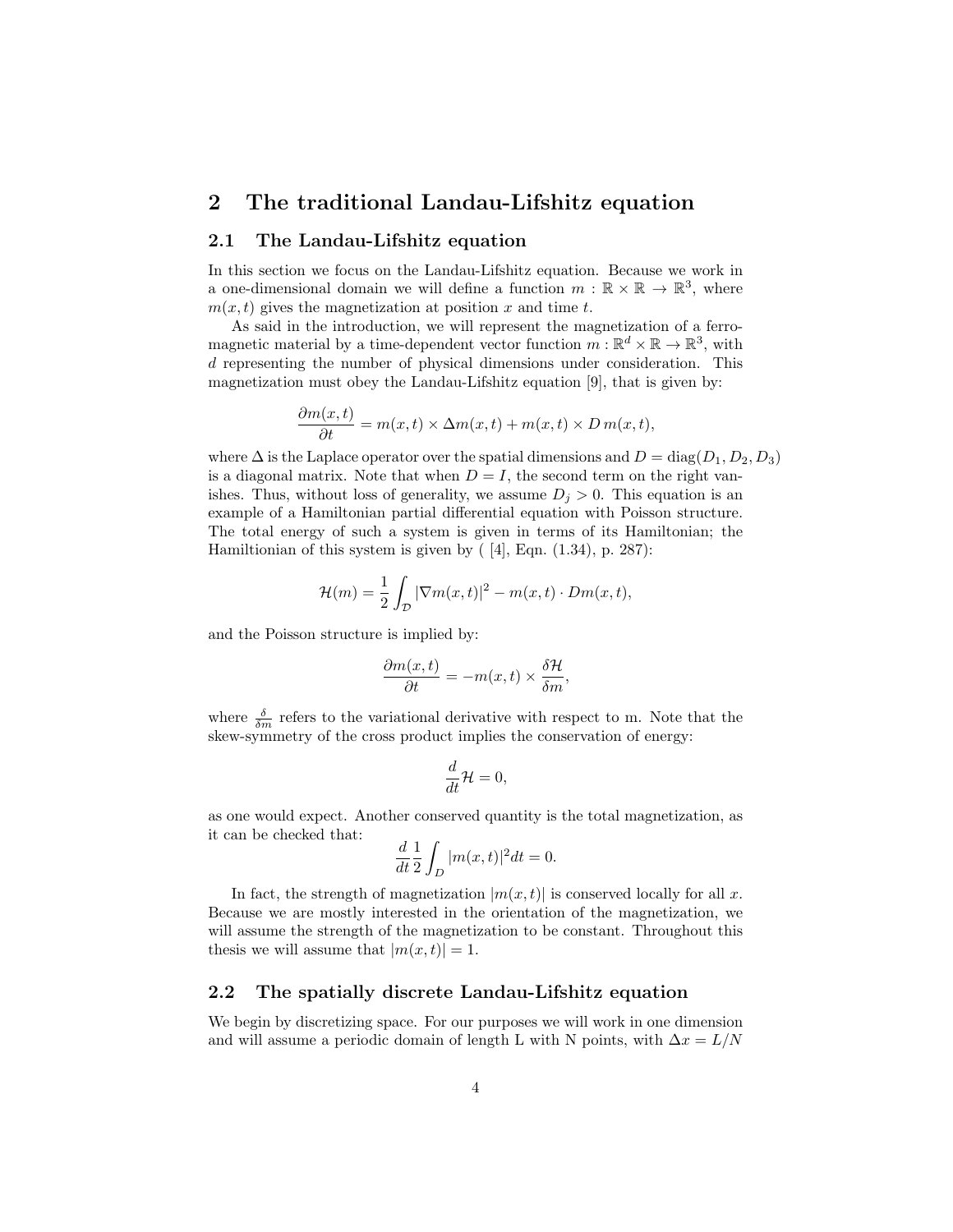as the distance between them. One could visualize this system as a grid of points where each point has a vector associated to it, that tells us about the magnetization at that point, and this vector also changes in time. As such we consider the discrete set of magnetization vectors  $m_i(t) = m(x_i, t)$ .

Before constructing a discrete version of the Landau-Lifshitz equation, we examine what the second derivative looks like within this discrete context. For any differentiable function in one variable the derivative is simply defined as:

$$
f'(x) = \lim_{h \to 0} \frac{f(x+h) - f(x)}{h}.
$$

In similar fashion we approximate the derivative at  $m_i$  with respect to x to be the difference between  $m_{i+1}$  and  $m_i$  divided over the length of the interval between them. That gives us:

$$
m_i' \approx \frac{m_{i+1} - m_i}{\Delta x},
$$

and this gives us a set of first differences for  $i$  from 1 to N-1. For the second difference we apply a variation of this formula to obtain:

$$
m_i'' \approx \frac{m_i' - m_{i-1}'}{\Delta x} = \frac{m_{i+1} - 2m_i + m_{i-1}}{\Delta x^2},
$$

which assumes a uniform grid spacing. Substituting this into the Landau-Lifshitz equation then gives us the semi-discrete approximation equation:

$$
\frac{dm_i}{dt} = m_i \times \frac{m_{i+1} - 2m_i + m_{i-1}}{\Delta x^2} - m_i \times Dm_i,
$$
\n(1)

using this discretization, we can also reformulate the Hamiltonian and the total magnetization in a spatially discrete form. For the Hamiltonian this gives us:

$$
\mathcal{H} = \sum_{i=1}^{N} \frac{1}{2} |\frac{m_{i+1} - m_i}{\Delta x}|^2 - m_i \cdot Dm_i.
$$

and the total magnetization is:

$$
C = \frac{1}{2} \sum_{i=1}^{N} ||m_i||^2.
$$

Again, one can easily check that both of these quantities are invariant under the dynamics (1). If we would also like to discretize time we prefer a sympletic method [12], but for Hamiltonian systems with Poisson structure (like this one), the only available sympletic methods are based on splitting and that requires us to find an integrable splitting. Such splittings are known [7]. However, is is unsatisfying that splitting is problem-specific and not an generic approach. Instead we will now introduce the alternate formulation of the Landau-Lifshitz where we write the system in canonical form on the cotangent bundle  $T^*SO^3$ to make it accessible to standard symplectic Runga-Kutta methods.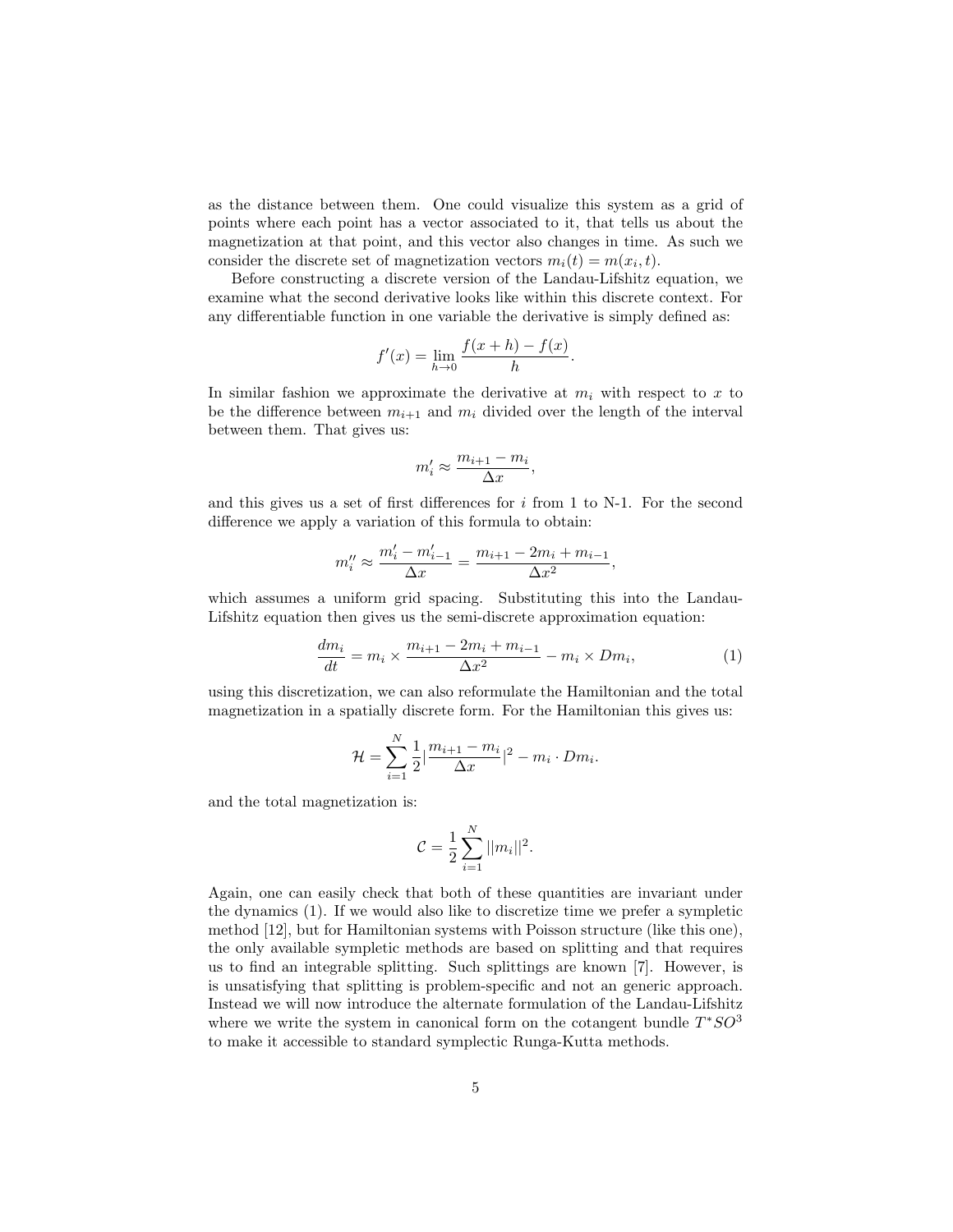## 3 The Landau-Lifshitz equation in  $SO<sup>3</sup>$

#### 3.1 Matrix calculus, Lie algebras and Lie groups

In order to properly derive the Landau-Lifshitz equations, some preliminary results are required. This section is devoted to establishing these results. In order to do this we must first establish some terminology.

In the next subsection we will work with matrices, and specifically orthonormal matrices. An orthonormal matrix is a square matrix satisfying the condition  $A<sup>T</sup> A = I$ . These matrices form a group under matrix multiplication. This group contains a subgroup  $SO<sup>n</sup>$  called the special orthogonal group (see e.g. Olver [14], p. 16).

A Lie group is a group consisting of a set that is also a smooth manifold, such that the group operation and its inverse are smooth operations between manifolds ( [14], p. 15). To interpret  $SO^3$  as a manifold we interpret each  $3 \times 3$ matrix as a 9 dimensional vector, and thus consider  $SO<sup>3</sup>$  as a subspace of  $\mathbb{R}^9$ with the standard metric, topology and smooth structure.

Another important notion we will use is the notion of a Lie algebra. We will devote some space to introduce this concept, as it will be important for our treatment of the Landau-Lifshitz equation later on.

In the theory of smooth manifolds and Lie groups it is well established that every Lie group has a unique associated Lie algebra [10]. For the group  $SO^3$ , the corresponding Lie algebra is the algebra  $\mathfrak{so}(3)$ , the set of skew symmetric matrices, equipped with the commutator operation with  $[A, B] = AB - BA$ . One of the reasons our formulation in  $SO<sup>3</sup>$  will turn out to be so powerful, is that this Lie algebra is isomorphic to  $\mathbb{R}^3$  equipped with the cross product.

To see that consider the isomorphism<sup> $\hat{\cdot}$ </sup>:  $\mathbb{R}^3 \to so(3)$ :

$$
\widehat{r} = \begin{bmatrix} 0 & -z & y \\ z & 0 & -x \\ -y & x & 0 \end{bmatrix}
$$

With  $r = (x, y, z)^T$ . From this we can see that:

$$
[r,r'] = rr' - r'r = \begin{bmatrix} 0 & x'y - y'x & x'z - z'x \\ y'x - x'y & 0 & y'z - z'y \\ z'x - x'z & z'y - y'z & 0 \end{bmatrix} = \widehat{r \times r'}
$$

In the next section we will use this expression to replace the cross product with matrix notation. But in order to make sense of the Landau-Lifshitz equation in terms of matrices, we should first establish how to interpret certain derivatives in the context of a matrix. In the simplest case the matrix is a function of one real variable and we interpret the derivative with respect to this variable as the matrix that results from evaluating the derivative at every entry. In that case we have:

$$
M(t): \mathbb{R} \to \mathbb{R}^{n \times m}
$$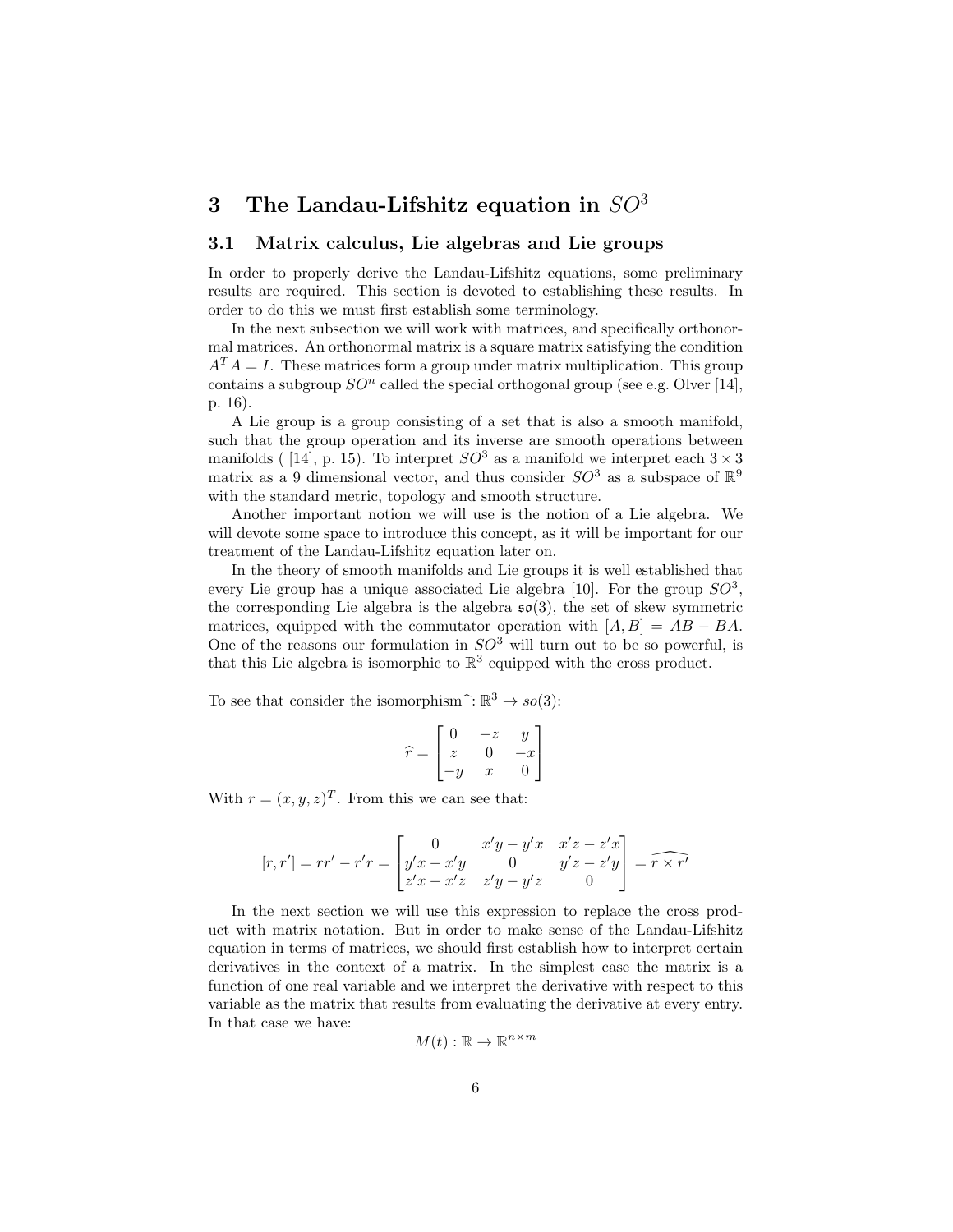The derivative of M is obtained by differentiating all entries in M with respect to t. In that case  $(\frac{dM}{dt})_{i,j} = \frac{dM_{i,j}}{dt}$ . We will, however, encounter another kind of derivative [2]. As we will see in the next section, some of our expressions will involve the trace of a matrix, and it will be convenient to assign a derivative to these functions, this time with respect to a matrix.

What does it even mean to differentiate with respect to a matrix? Let's consider a function  $F: \mathbb{R}^{n \times m} \to \mathbb{R}$ . One can interpret this function as a function from an nm dimensional space to R. As such one can consider the partial derivative  $\frac{\partial F}{\partial M_{i,j}}$  of such a function. Taken over all i, j, this set of derivatives is used to define a new matrix in  $\mathbb{R}^{n \times m}$ .

Now that we can make sense of derivatives with respect to a particular matrix entry, we have a clear way of assigning a meaning to a derivative with respect to a matrix. In the case of a general function  $F : \mathbb{R}^{n \times n} \to \mathbb{R}$  this interpretation gives:

$$
\frac{\partial F}{\partial A} = \begin{bmatrix} \frac{\partial F}{\partial A_{1,1}} & \dots & \frac{\partial F}{\partial A_{1,n}} \\ \vdots & \ddots & \vdots \\ \frac{\partial F}{\partial A_{n,1}} & \dots & \frac{\partial F}{\partial A_{n,n}} \end{bmatrix}
$$

To illustrate this consider the function  $F(A, B) = \text{tr}(A^T B)$ . Using the definition of the trace and matrix manipulation we obtain:

$$
F(A,B) = \sum_{l=1}^{n} \sum_{k=1}^{n} A_{l,k} B_{l,k}.
$$
 (2)

.

Differentiating this with respect to  $A_{i,j}$  gives:

$$
\frac{\partial}{\partial A_{i,j}} tr(A^T B) = B_{i,j}.
$$

Using this definition we can clearly see that:

$$
\frac{\partial}{\partial A} tr(A^T B) = B, \quad \frac{\partial}{\partial B} tr(A^T B) = A.
$$
 (3)

The expression  $tr(A^T B)$  is the natural inner product on matrices, giving rise to the Frobenius norm [3]. This expression will be used in our next section, in order to derive an alternate expression for the Landau-Lifshitz equation.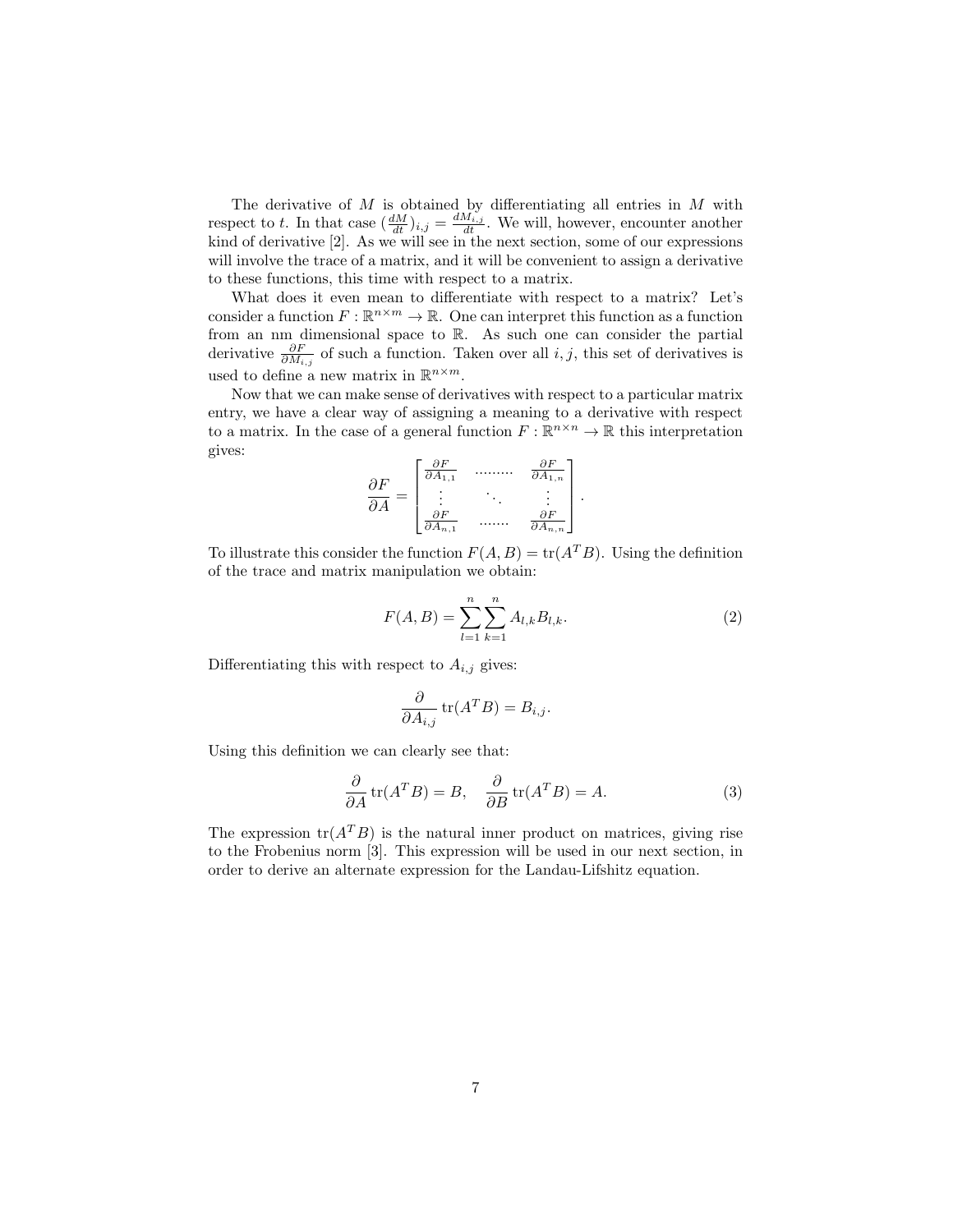#### 3.2 Obtaining the Landau-Lifshitz equation

In this paragraph, we introduce a different point of view. Instead of using a vector centred description of the magnetization we use a matrix formulation. In the vector centred notation the function  $m(x, t)$  told us the magnetization at position  $x$  and time  $t$ . Alternatively, we can look for a matrix description.

In this section we will derive a matrix form for the Landau-Lifshitz equation. The exact relation between this matrix form and the magnetization vector as described before will be clarified as we develop the theory. Our first order of business is to make sense of the cross product in terms of matrixes. Let us recall the Landau-Lifshitz equation:

$$
\frac{\partial m(x,t)}{\partial t} = m(x,t) \times \Delta m(x,t) + m(x,t) \times Dm(x,t) = m(x,t) \times (\Delta + D)m(x,t)
$$

In the previous section we worked out an expression for the cross product in terms of skew-symmetric matrices, using this isomorphism we see that the Landau-Lifshitz equation can be written in the notation:

$$
\frac{\partial \widehat{m}(x,t)}{\partial t} = [\widehat{m}(x,t), \widehat{v}(x,t)],
$$

with  $v(x, t) = (\Delta + D)m(x, t)$ . Before discretizing this equation, we reformulate the Landau-Lifshitz equation in yet another form.

The Landau-Lifshitz equations share the same Lie-Poisson structure as the Euler equations for the rigid body. Motivated by the work of Moser and Veselov [13] and Marsden, Pekarsky and Shkoller [11], in an unpublished note Frank and McLachlan [5] developed a numerical discretization of the Landau-Lifshitz equation on the  $SO<sup>3</sup>$ . They show that the equation can be derived from the action integral

$$
\mathcal{L} = \frac{1}{2} \int \int_D \text{tr}((q^{-1}\dot{q}) \mathcal{A}(q^{-1}\dot{q})^T) dx dt,
$$

where  $q(x,t) \in SO^3$  for all  $x \in D$  and all  $t \in \mathbb{R}$ . The operator A is defined via its inverse. For  $\hat{m}(x, t)$  a smooth skew-symmetric matrix function of x and t,

$$
\mathcal{A}^{-1}(\widehat{m}) = \Delta \widehat{m} + \widetilde{D}\widehat{m}\widetilde{D} = (\Delta + D)m(x, t),
$$

where  $\tilde{D} = \text{diag}(\tilde{D}_1, \tilde{D}_2, \tilde{D}_3)$  and  $\tilde{D}_j = \sqrt{D_1 D_2 D_3}/D_j$ . The invertibility of A can be shown using the Fourier transform, depending on boundary conditions, and noting that D can be shifted by a multiple of the identity without loss of generality. In the language of [11], the action integral above is left invariant with respect to the Lie group  $SO^3$ . The operator A is symmetric with respect to the trace inner product of matrices, symmetric with respect to the  $L^2$  inner product on D, and preserves the skew-symmetry of its argument.

In this thesis we take a different approach to [5]. Instead of working with the Lagrangian formulation on the tangent bundle  $TSO<sup>3</sup>$ , we work with the Hamiltonian formulation on the cotangent bundle  $T^*SO^3$ . Let the Langrangian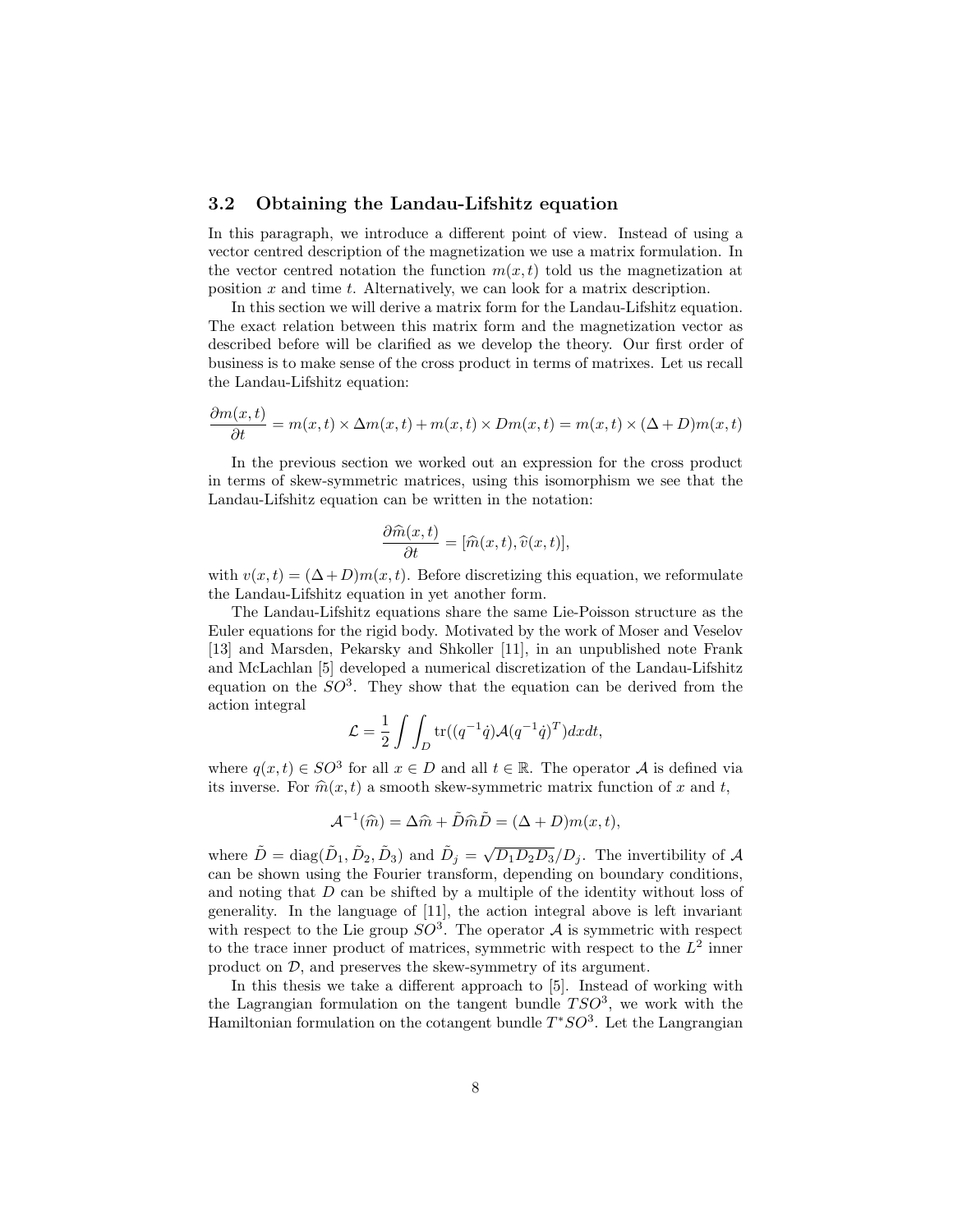L denote the integrand of  $\mathcal{L}$ . We now formally introduce the conjugate momentum  $p$  using the partial derivative rule  $(3)$ :

$$
p = \frac{\partial L}{\partial \dot{q}} = (\mathcal{A}(q^{-1}\dot{q})^T q^{-1})^T.
$$

Using the expression for the derivative of the trace derived in the previous section and the chain rule, The above equation can be solved for  $q^{-1}\dot{q} \in \mathfrak{so}(3)$ :

$$
q^{-1}\dot{q} = \mathcal{A}^{-1}(p^Tq).
$$

We now substitute the above to define the Hamiltonian via the Legendre transformation:

$$
\mathcal{H}(q,p) = \frac{1}{2} \int \text{tr}(p^T \dot{q}) - L(q, \dot{q}(q,p)) dx = \frac{1}{2} \int \text{tr}[p^T q \mathcal{A}^{-1}(q^T p)] dx.
$$

Note that the Legendre transformation maps the tangent bundle  $TSO<sup>3</sup>$  to the cotangent bundle  $T^*SO(3)$  [1]. Now the quantity  $q^T p$  is an element of the dual to the Lie algebra, so(3)<sup>∗</sup> , which again may be identified with the skew-symmetric  $\rm matrices^1$ .

Hamilton's equations then are obtained using the partial derivative rule (3):

$$
\dot{q} = \frac{\partial H}{\partial p} = q \mathcal{A}^{-1} q^T p \tag{4}
$$

$$
\dot{p} = -\frac{\partial H}{\partial q} = -(\mathcal{A}^{-1}(q^T p)p^T)^T.
$$
\n(5)

By manipulating the first equation and assuming  $q^T q = I$  and  $p^T q + q^T p = 0$ we obtain:

$$
\frac{\partial}{\partial t}(q^T q) = \dot{q}^T q + q^T \dot{q} = \mathcal{A}^{-1}(p^T q)q^T q + q^T q \mathcal{A}^{-1}(q^T p) = \mathcal{A}^{-1}(p^T q) + \mathcal{A}^{-1}(q^T p) = 0,
$$

which shows that if the initial condition satisfies  $q(x,t) \in SO^3$  then it will remain so. Under the same assumption we check that

$$
\dot{p}^T q + p^T \dot{q} + \dot{q}^T p + q^T \dot{p} = [p^T q, \mathcal{A}^{-1} (p^T q)^T] + [\mathcal{A}^{-1} (p^T q), q^T p] = 0,
$$

which shows that, if  $q^T p \in \mathfrak{so}(3)^*$ , it will remain so.

From Hamilton's equations we obtain:

$$
\frac{\partial}{\partial t}(p^T q) = p^T \dot{q} + \dot{p}^T q = p^T q \mathcal{A}^{-1} q^T p - \mathcal{A}^{-1} (p^T q)^T p^T q = -[p^T q, \mathcal{A}^{-1} q^T p],
$$

and this is again equivalent to the Landau-Lifshitz equation if we take  $\hat{m} = p^T q$ and  $A^{-1} = \Delta + D$ . Now the relation between the magnetization vector as established before and our matrices  $q$  and  $p$  have been clarified. We have now established the theoretical framework necessary for discretizing the Landau-Lifshitz equation within this  $SO^3$  context.

<sup>&</sup>lt;sup>1</sup>The Lie algebra  $\mathfrak{so}(3)$  and its dual  $\mathfrak{so}(3)$ <sup>\*</sup> are linearly isomorphic via the trace inner product (2) and can be identified with the space of skew-symmetric matrices (and with  $R<sup>3</sup>$ ). The tangent spaces  $T_qSO(3)$  and  $T_q^*SO(3)$  can also be identified since inner product (2) is invariant with respect to left multiplication by elements of  $SO(3)$ .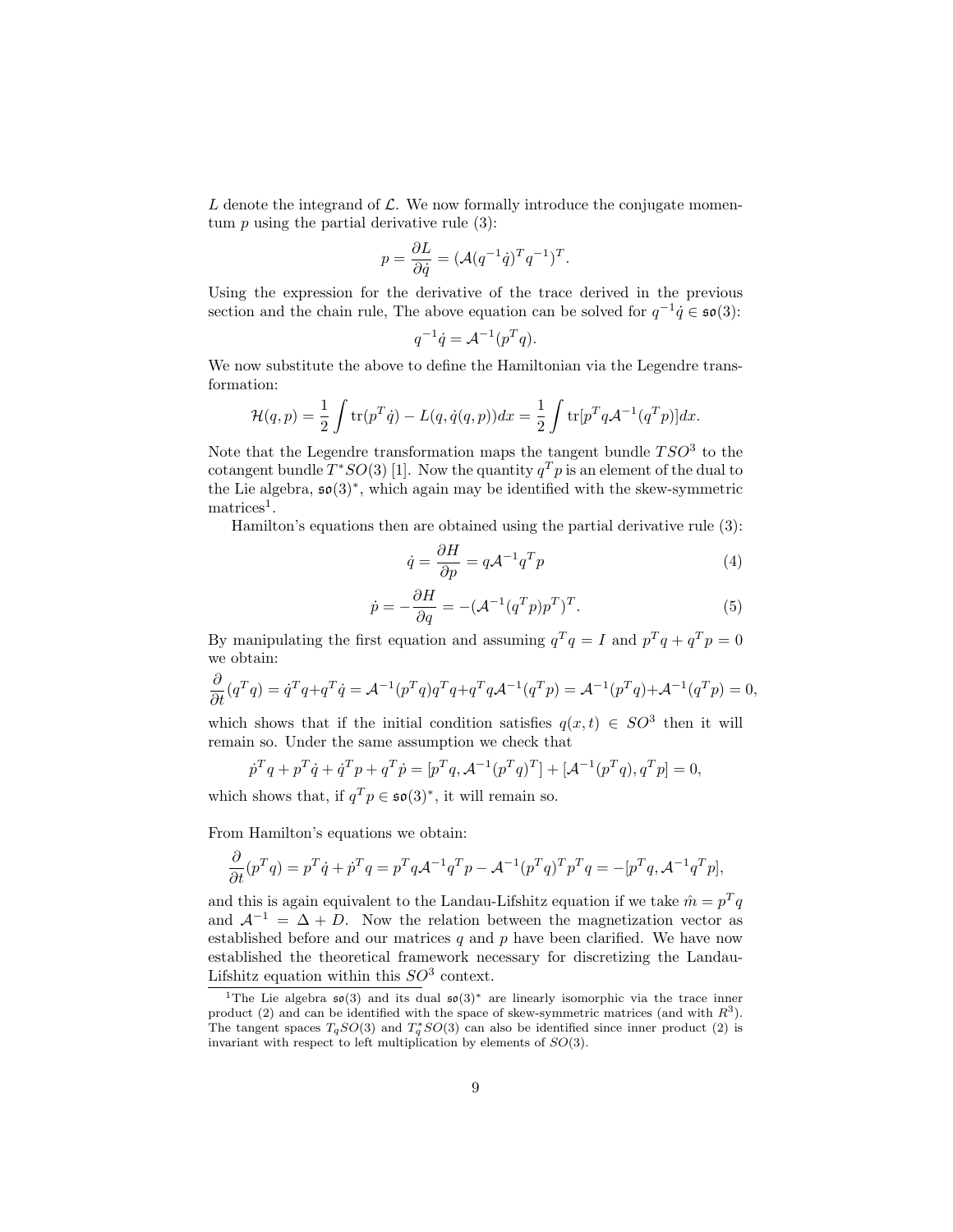## 4 A sympletic discretization

In this section we will discretize the Landau-Lifshitz equation as derived in the previous section. We will make a few symplifying assumptions. Throughout this section we will assume that  $D = I$ , so  $\mathcal{A}^{-1}$  becomes identical to the Laplace operator. In our case where we study one dimension,  $A^{-1}$  becomes the second derivative operator.

In order to discretize this function we will be using the midpoint rule. Given a differential equation of the form

$$
\frac{dy}{dt} = f(y),
$$

this gives us a discretization:

$$
\frac{y_{n+1} - y_n}{\Delta t} = f\left(\frac{y_{n+1} + y_n}{2}\right).
$$

When we define the shorthand:

$$
y_{n+1/2} = \frac{y_{n+1} + y_n}{2}
$$

and apply the midpoint rule to  $(4)$ – $(5)$  we obtain:

$$
\begin{cases} \frac{q_{n+1}-q_n}{\Delta t} = q_{n+1/2} \mathcal{A}^{-1} (p_{n+1/2}^T q_{n+1/2})^T \\ \frac{p_{n+1}-p_n}{\Delta t} = -(\mathcal{A} (p_{n+1/2}^T q_{n+1/2})^T p_{n+1/2}^T)^T. \end{cases} \tag{6}
$$

One of the favourable properties of this discretization is that it automatically preserves any quadratic first integral of the equation, and this is a property shared by all Gauss-Legendre collocation methods [6], a class of methods to which the midpoint rule is the lowest order member.

Now suppose  $G(y) = \frac{1}{2}y^T A y$  is a quadratic conserved quantity. This would imply that:

$$
\frac{d}{dt}G(y) = y^T A f(y) = 0
$$

Inserting  $y_{n+1/2}$  in the second equality gives:

$$
y_{n+1/2}Af(y_{n+1/2}) = y_{n+1/2}A \frac{y_{n+1} - y_n}{\Delta t} = 0
$$

Expanding the right hand side gives:

$$
\left(\frac{y_{n+1} + y_n}{2}\right)^T A \left(\frac{y_{n+1} - y_n}{\Delta t}\right) = \frac{y_{n+1}^T A y_{n+1}}{2\Delta t} - \frac{y_n^T A y_n}{2\Delta t} = \frac{G(y_{n+1}) - G(y_n)}{\Delta t} = 0,
$$

which proves conservation of  $G(y)$  by the midpoint rule.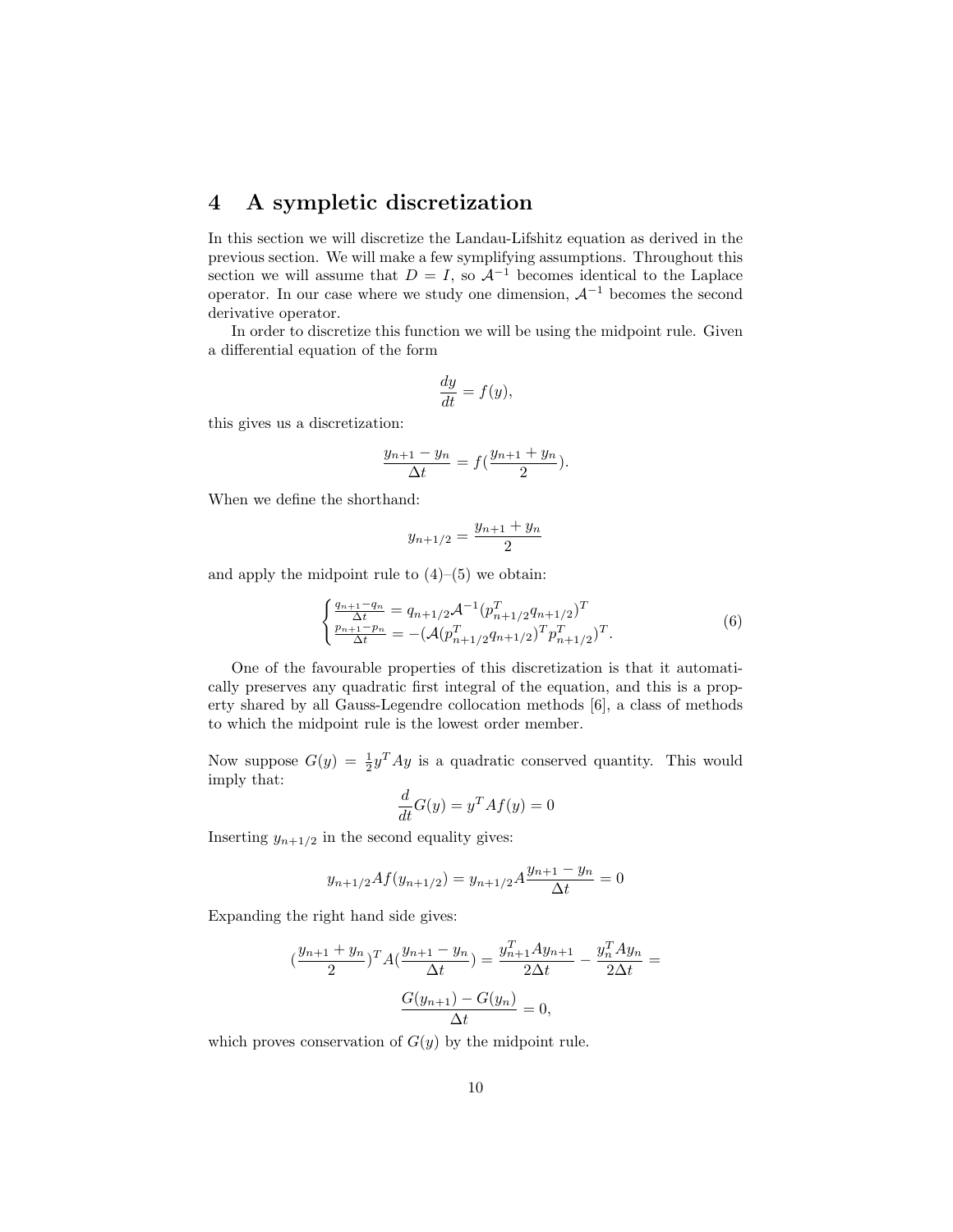As we observed in the previous section two quadratic weak invariants,  $q^T q =$ I and  $p^Tq + q^Tp = 0$ , hold if the initial conditions satisfy these. From there we can easily see that this implies that if  $q_n^T q_n = I$  then  $q_{n+1}^T q_{n+1} = I$  as well. Whenever we start with  $q_0 \in SO^3$  we will remain on this manifold. We have also seen that  $q^T p$  is skew symmetric and the function  $G(q, p) = q^T p + p^T q = 0$ is also a quadratic first integral of the equations (4)–(5). Because the midpoint rule is an example of a Gauss-Legendre collocation method, it preserves this quantity, and therefore

$$
q_n^T p_n + p_n^T q_n = q_{n+1}^T p_{n+1} + p_{n+1}^T q_{n+1} = 0,
$$

hence,  $q_{n+1}p_{n+1}$  is skew symmetric whenever  $q_n^T p_n$  is.

In our next section we will apply the numerical method discussed here to an interesting example.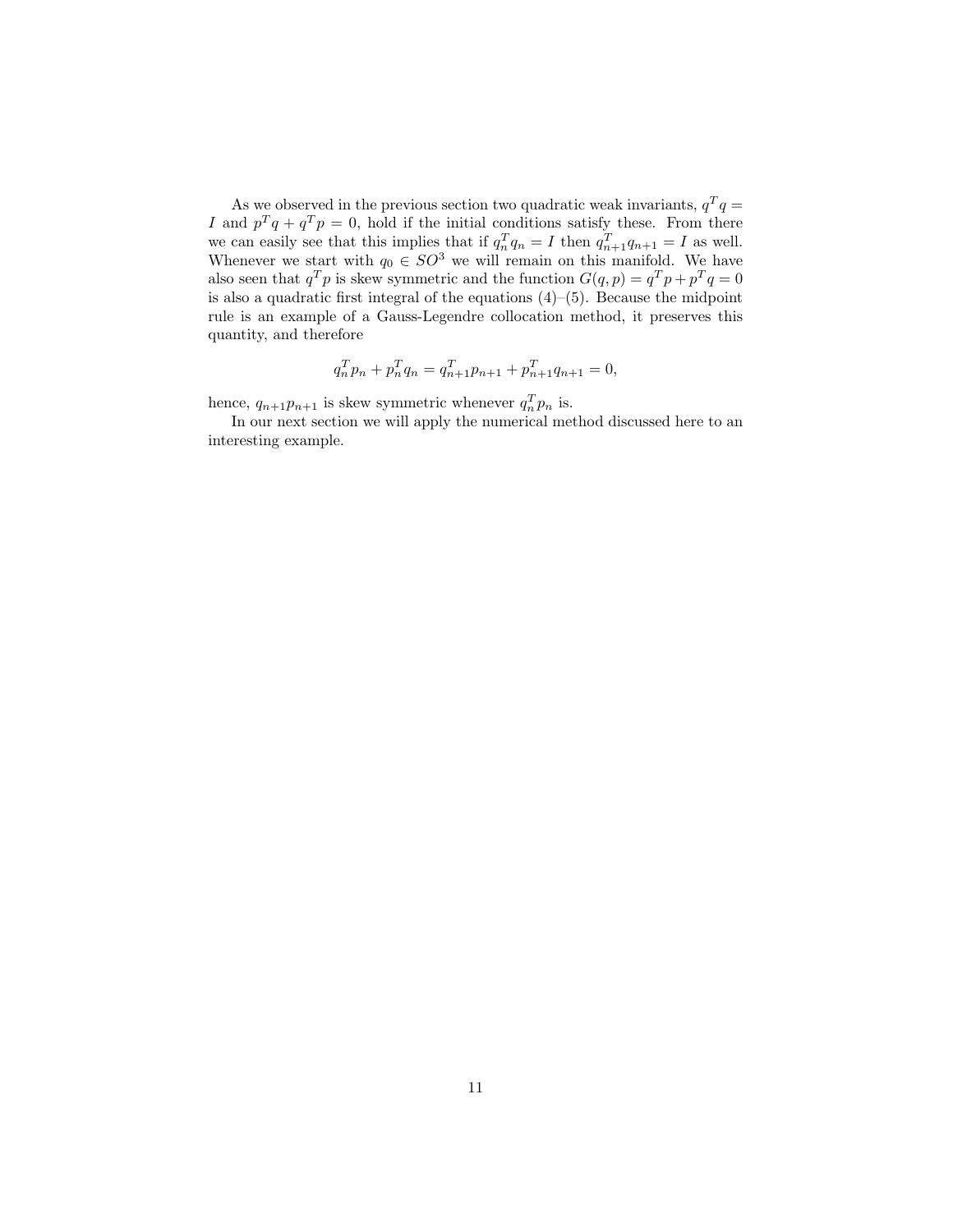## 5 Numerical illustration

As mentioned in the introduction, we now apply the constructed theory to study the behaviour of a so called soliton, also known as a solitary wave [15]. In order to apply the constructed theory we need to construct some initial conditions. We assume  $D = I$ , so the operator  $\mathcal{A}^{-1}$  can be replaced by the Laplacian and this in turn is the second derivate operator  $\frac{\partial^2}{\partial x^2}$  as we work in one dimension.

In our discretization of space we use a spatial domain of length 30, centred around  $x = 0$ . So we will be working with the interval  $[-15, 15]$ , this will be cut into 1000 discrete points, giving us a spatial discretization of length  $\Delta x = \frac{30}{1000} = 3 * 10^{-2}$ . For the time discretization we will take time steps equal to  $\tau = 2 \times 10^{-3}$ . We will let the time vary between  $t = 0$  and  $t = 2$ , giving us 1000 time steps.

In order to know how our system will evolve in time, it is necessary to give an initial condition at time  $t = 0$ . As our initial condition we will have some function of x, we will start by specifying the function  $m(x, 0)$  and then look for a suitable way to translate this into an initial condition on the matrices  $p_0$  and  $q_0$ . In order to make sure that  $|m(x, 0)| = 1$  we will use a parametrization of the unit circle in  $SO^3$  and write down seperate functions of x based on the 2 angle parameters,  $\theta$  and  $\phi$ .

A parametrization of the unit sphere is given by:

$$
S(\theta, \phi) = (\sin(\theta)\cos(\phi), \sin(\theta)\sin(\phi), \cos(\theta))^T,
$$

where  $\theta$  varies from 0 to  $\pi$  and  $\phi$  from 0 to  $2\pi$ . We will now start defining some functions that will be used to define the initial conditions.

We use the following set of functions to define our initial conditions [15]. Let V and b be constants and define  $\omega = \frac{V^2}{1-h}$  $\frac{V^2}{1-b^2}$ 

$$
\begin{cases}\n\eta(x) = x - x_0 \\
\theta(x) = \arccos(1 - 2b^2 \operatorname{sech}(b\sqrt{\omega}\eta(x))) \\
\phi(x) = 0.5V(x - x_0) + \operatorname{sign}(V)\operatorname{arctan}(\sqrt{\omega}\eta(x)) \\
m(x, 0) = S(\theta(x), \phi(x))\n\end{cases}
$$

This now defines our initial condition. Now that we have formulated the initial magnetization it is time to translate this into the language of  $SO<sup>3</sup>$ . In order to do so we need to define initial matrices  $q_0(x)$  and  $p_0(x)$  that may depend on x. As long as  $p_0^T q_0 = \widehat{m(x, 0)}$ , this will guarantee that q remains on  $SO^3$  and  $p^T q$ remains in  $\mathfrak{so}^3$ , as we saw in the previous section. At any point in time we may construct  $p^T q = \hat{m}$  to reconstruct the magnetization vector.<br>For our purposes we will shoote  $a_1 = I(3)$  the  $3 \times 3$  is

For our purposes we will choose  $q_0 = I(3)$ , the  $3 \times 3$  identity matrix and  $p_0 = \overline{m}(x, 0)$ . With these initial conditions we will use the equations derived from the midpoint rule to propagate the magnetization forward in time.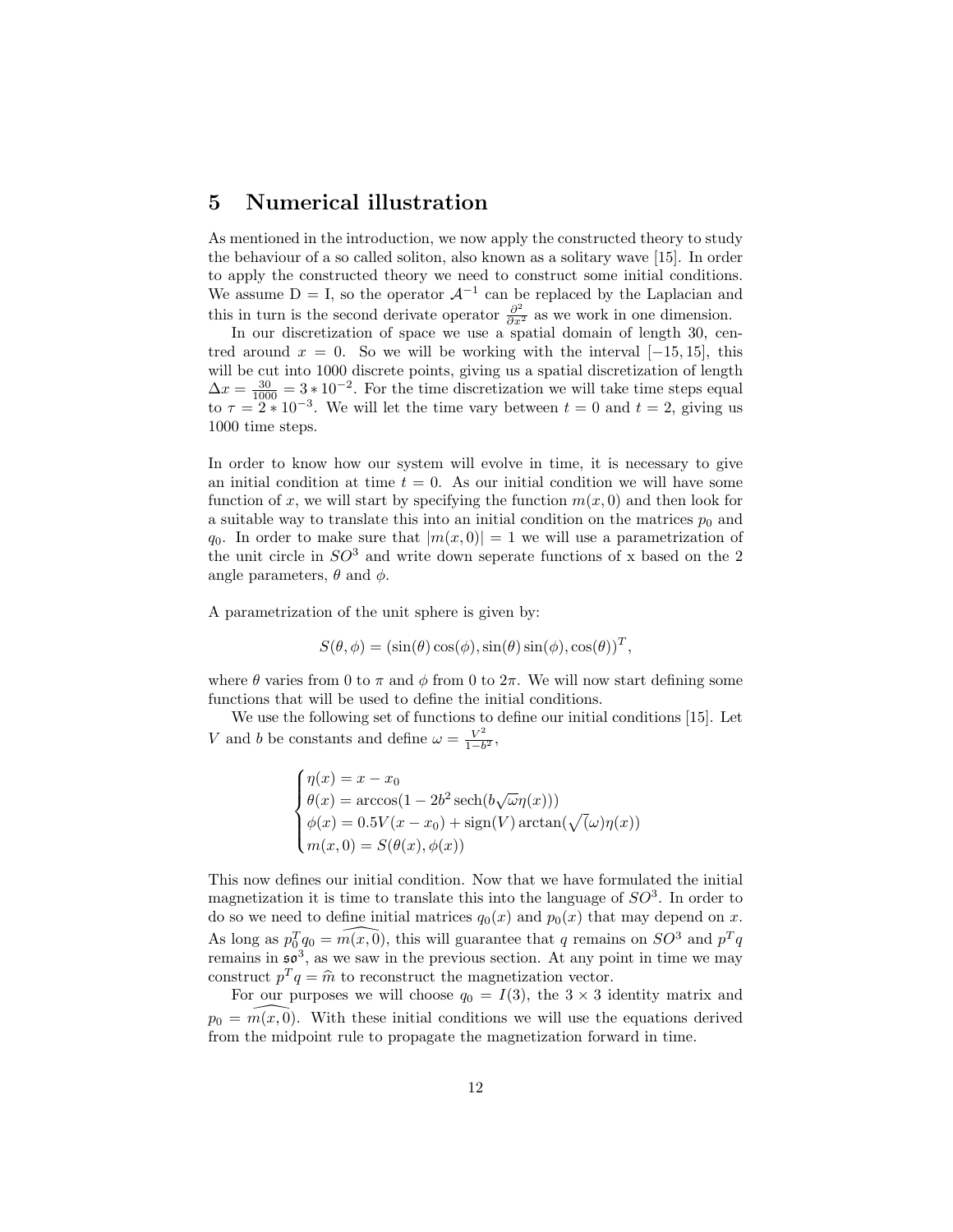When evaluating the equation we choose  $x_0 = 10, V = 0.5, b = 0.8$ . Using these parameters we construct the following graph:



In this graph we have plotted  $1-m_z$  as a function of x,  $m_z$  being the z component of the magnetization vector. As we see in this picture this magnetization vector takes the form of a wave. This graph has been made with Mathematica using the initial conditions as described.

One can also obtain a discrete version of this graph:



As can be seen it is almost identical to the continuous case, this is a listplot consisting of 1000 data points, each spread apart by  $\Delta x = 3 * 10^{-2}$ .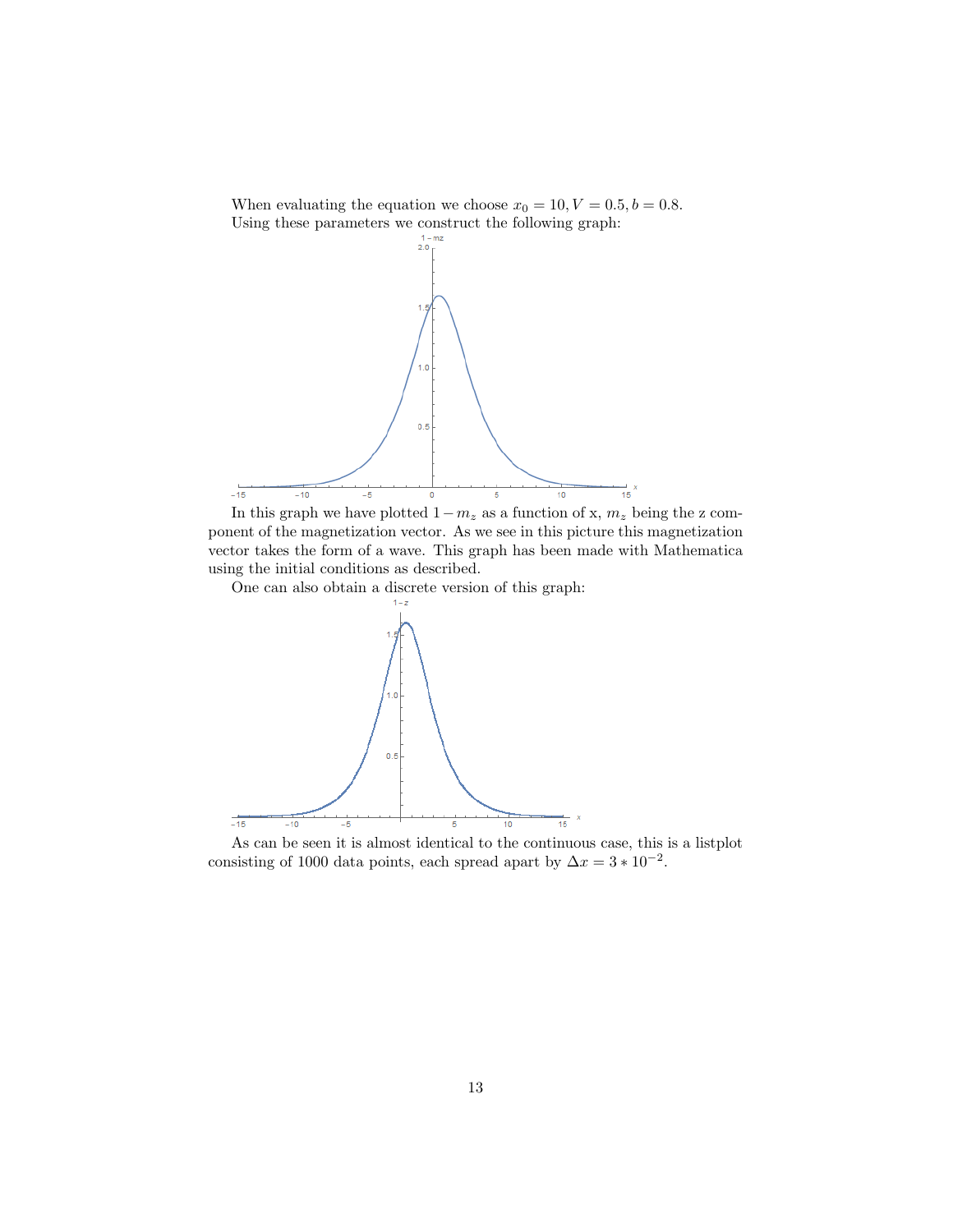When numerically evaluating this function for other times, using the midpoint method, we obtain the following series for  $t = 0.5, t = 1$  and  $t = 1.5$ respectively:



As can be seen in these graphs, the evolution of the function acts like a traveling wave. Remarkably, the soliton is stable with respect to perturbations caused by numerical approximation. This example demonstrates the usefulness of the developed method.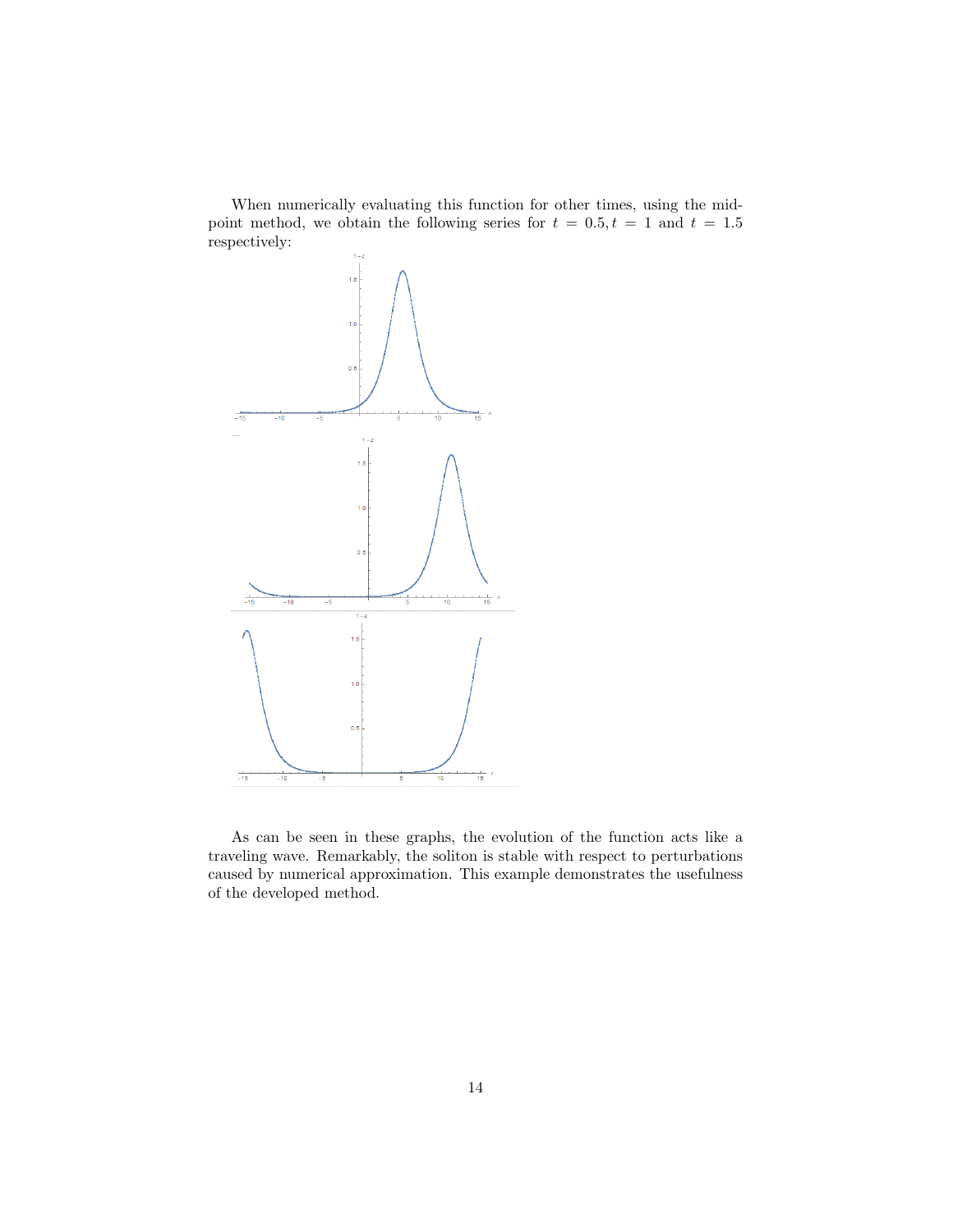## 6 Conclusion

In this thesis we have constructed a way of numerically solving the Landau-Lifshitz equation based on an  $SO<sup>3</sup>$  interpretation of the same equation. The advantage of basing the numerical method on the  $SO<sup>3</sup>$  interpretation is, that it allows us to preserve quadratic first integrals of the differential equation (which define the geometry of this problem).

Our thesis has shown, that when our constructed method is applied to a soliton wave, this results in graphs that show a wave that keeps the same shape over time and seems to move at a constant speed. Intuitively, one would not expect a soliton wave necessarily to be stable under numerical approximation.

This thesis has by no means provided an exhaustive analysis of the Landau-Lifshitz equations in  $SO^3$ . We could have applied the method developed in this thesis, to a system with initial conditions that are more complicated than the one we have used now. For example, we could have applied this method to a set of 2 soliton waves moving towards each other. We could also have investigated the influence of the anisotropy matrix  $D$  on the dynamics of systems. Considering dynamical systems in a 2 or 3 dimensional space of magnetization vectors instead of only one, could have been an option as well.

However, this thesis has provided a proof of concept. We have applied the constructed method to a relatively simple system and this has shown us that it produced the same results as the traditional method [8]. This proof of concept may encourage further research into possibilities of applications in more complicated systems.